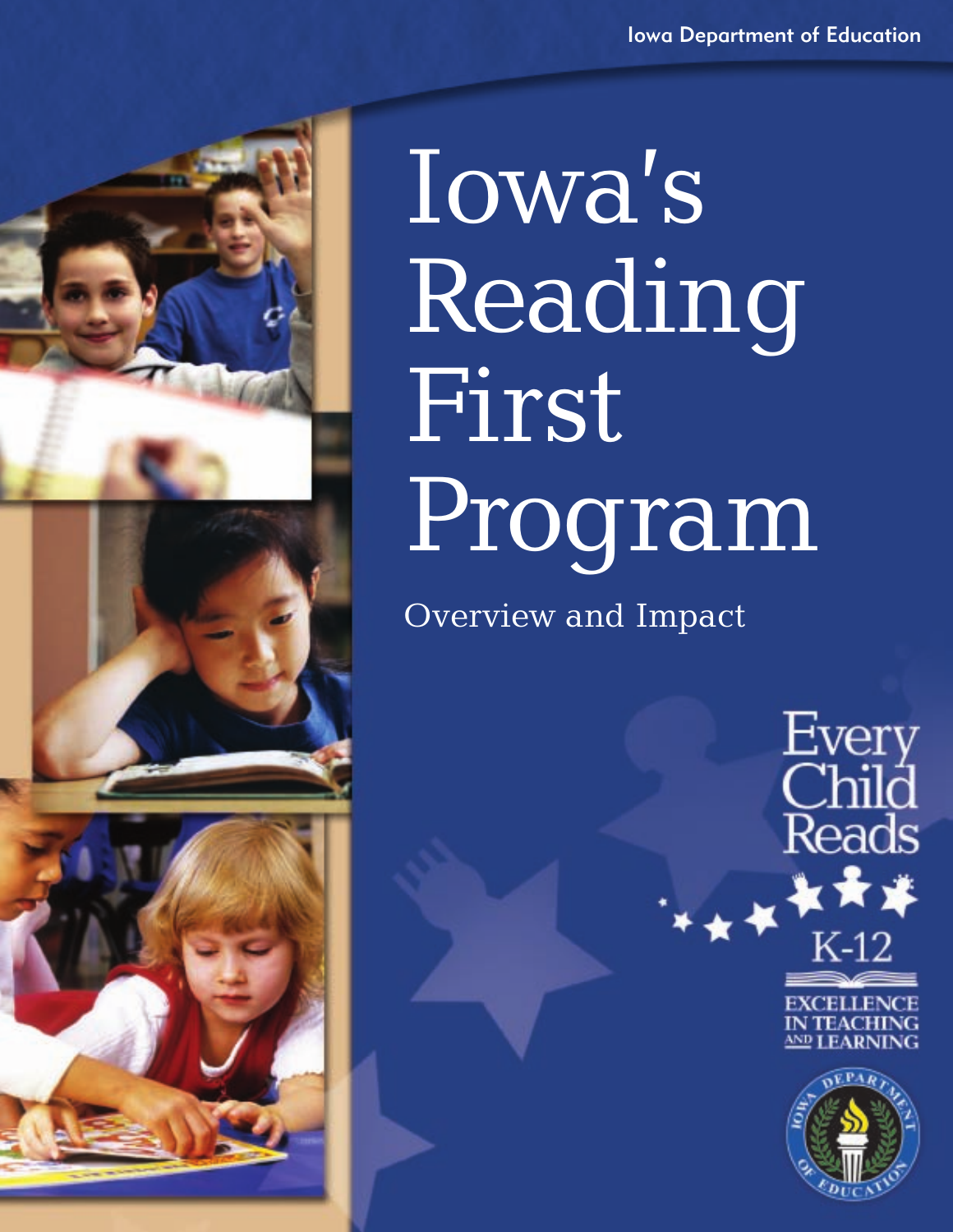## **Introduction**

*"The most important measures of 'grade level' proficiency in reading are those that assess a student's ability to comprehend the meaning of text."*

**Dr. Joseph Torgesen**

Reading First is a national effort to support states in helping all children become proficient readers. It is designed to accelerate the reading achievement of students in kindergarten through third grade, and in particular, students in low performing/high poverty schools. The goal of Reading First is to have all students reading at grade level by the end of third grade. Within this goal, Reading First strives to increase the percentage of students reading "at grade level" each year, at each grade level, from kindergarten through third grade as well as to decrease the percentage of students with serious reading difficulties each year at each grade level.

Reading First is designed to:

- establish research-based reading programs;
- provide professional development and other support;
- select or administer screening, diagnostic, and classroom based instructional reading assessments;
- select or develop effective instructional materials;
- strengthen coordination among schools, early literacy programs and family literacy programs.

Reading First funds are used by schools throughout Iowa to obtain additional personnel, instructional materials, books, assess-

> ment materials, as well as time and materials for professional development. To receive funding, schools qualifying for Reading First funds must implement professional development, focus on the five core components of reading, and implement research-based reading instruction. They must also assess student performance to determine where additional focus is needed and ensure performance benchmarks are being met. All schools are accountable for their use of the funding, and must file reports to the Iowa Department of Education showing their improvement in order to continue to receive funds.

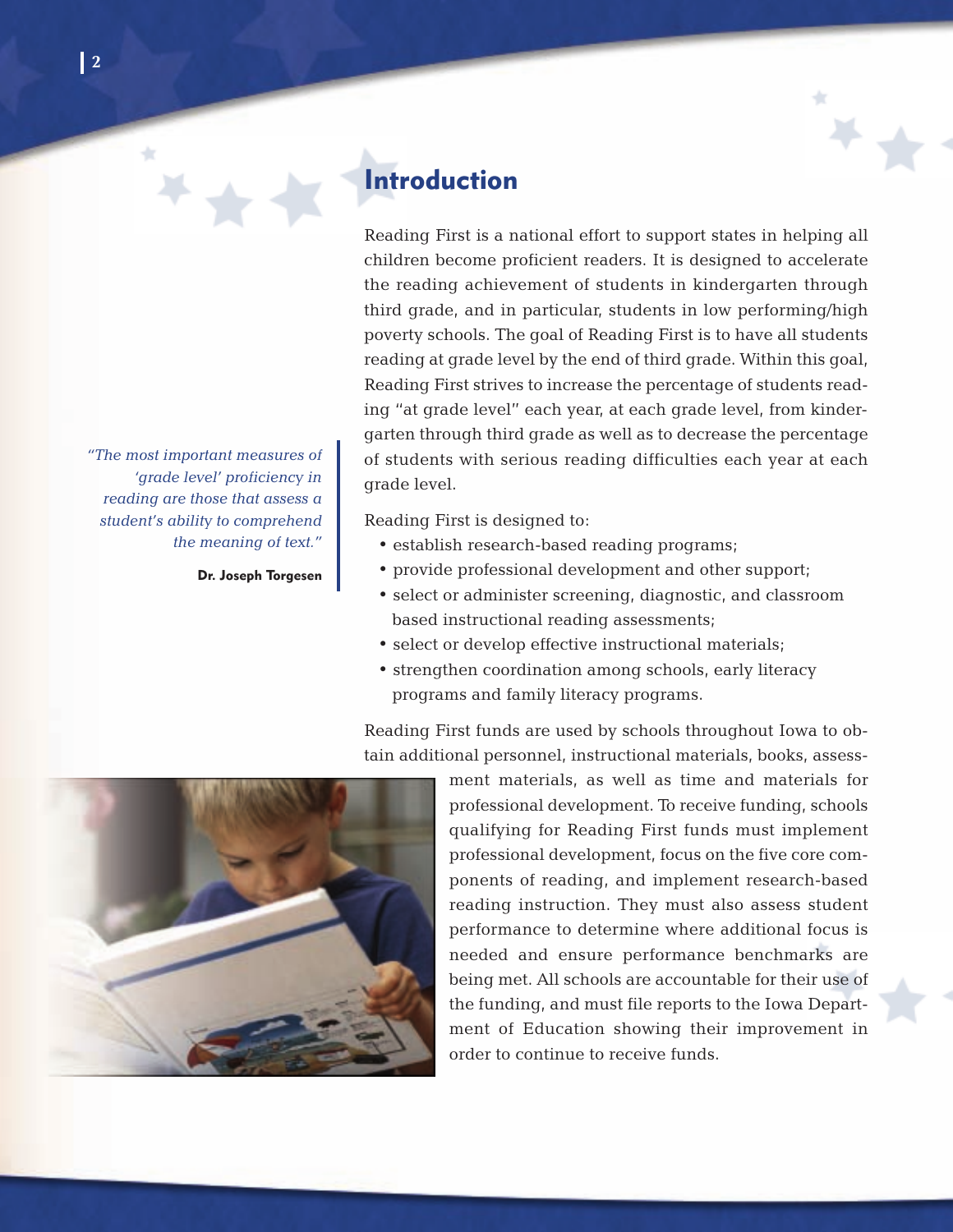## **Background**

Reading First is much larger than previous efforts—spending \$900 million nationally. It is also much more focused and concentrates on just one main venue, reading, instead of several. Further, Reading First provides unprecedented funding and support for State Education Agency (SEA) level activities, with twenty percent of the total funding going to fund SEA-level activities. While not all Iowa schools receive Reading First funding, Reading First is responsible for helping all schools in Iowa take steps towards improving students' reading abilities.

Iowa received notification of approval from the U.S. Department of Education on October 11, 2002 of its initial Reading First grant. The federal government allocated 5.7 million dollars for the first year, with approximately 37.7 million dollars to be spent over the six-year grant period.

Iowa has had two rounds of applications for Reading First funds. In the first round (2002), districts and schools needed to have more than 40% of fourth graders performing below the 40th percentile on the reading comprehension sub-test of the Iowa Tests of Basic Skills (ITBS) to qualify for Reading First funds.

In the second round (2005), districts and schools needed to have more than 25% of fourth graders performing below the 40th percentile on the reading comprehension sub-test of the ITBS to qualify. In addition, the following requirements had to be met:

- Designation as an empowerment zone
- Identification as a Title I school in need of improvement and/or
- Have 25% or more of their students identified for free and reduced lunch

## **Participation**

In 2002, 31 Iowa districts were determined to be eligible for Reading First Funds and 30 districts submitted a sub-grant for Reading First funds. On June 30, 2003, 30 districts received approval for Reading First funds for a three-year period.



*Early success in reading prevents the need for later remediation.*

**- Reading First Support Web site**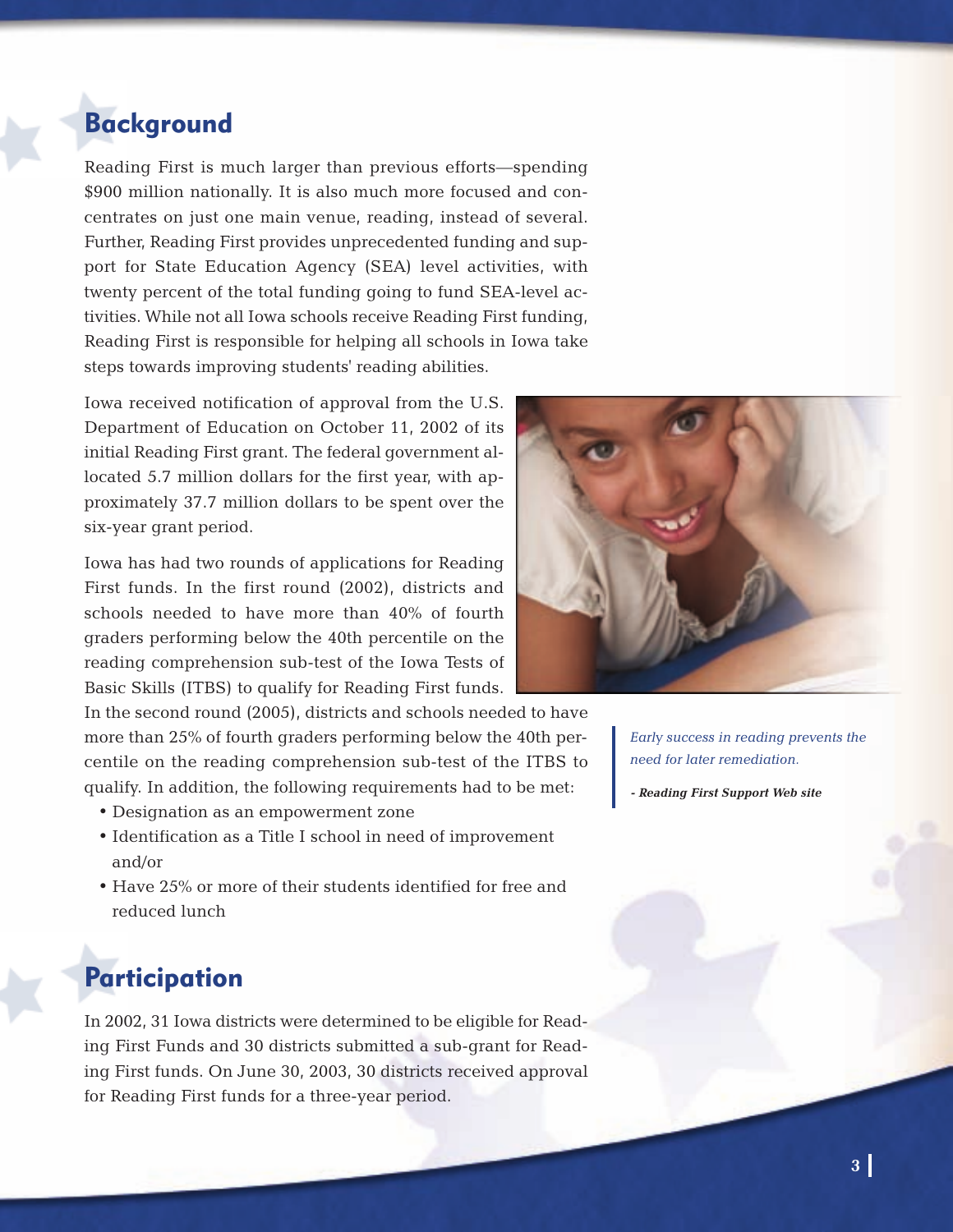In 2006, additional districts were approved to receive Reading First funds, bringing the total number of districts receiving funds to 49, providing support to 100 school buildings to improve reading achievement.

Of the 22,127 Iowa students the Reading First program is serving,

- 61% of the students are economically disadvantaged;
- 14% of the students are English Language Learners;
- 36% of the students are from minorities;
- 12% of the students are receiving special education services.

## **Professional Development**

In Iowa, Reading First utilizes the professional development materials created as part of the statewide K–12 literacy effort: Every Child Reads (ECR). ECR provides the resources for districts to develop and refine a professional development strategy for largescale, building-based structured school improvement. It also provides research-based content and the facilitation needed to improve instruction in order to accelerate the achievement of all



students. Two major goals of ECR are to

- build a learning community that is engaged in studying literacy and promotes growth in literacy;
- improve student achievement in literacy.

The content of the Every Child Reads: Excellence in Teaching and Learning professional development materials includes:

- the study and use of organizational action research;
- the study and implementation of school improvement directed at student achievement;
- the study of literacy and literacy acquisition.

The materials are designed to provide research-based content and facilitation needed for improving instruction in order to accelerate the achievement of all students in reading. In addition, the materials are designed to foster successful implementation of research-based reading initiatives, strategies, and models.

Teachers attend professional development sessions during which

٠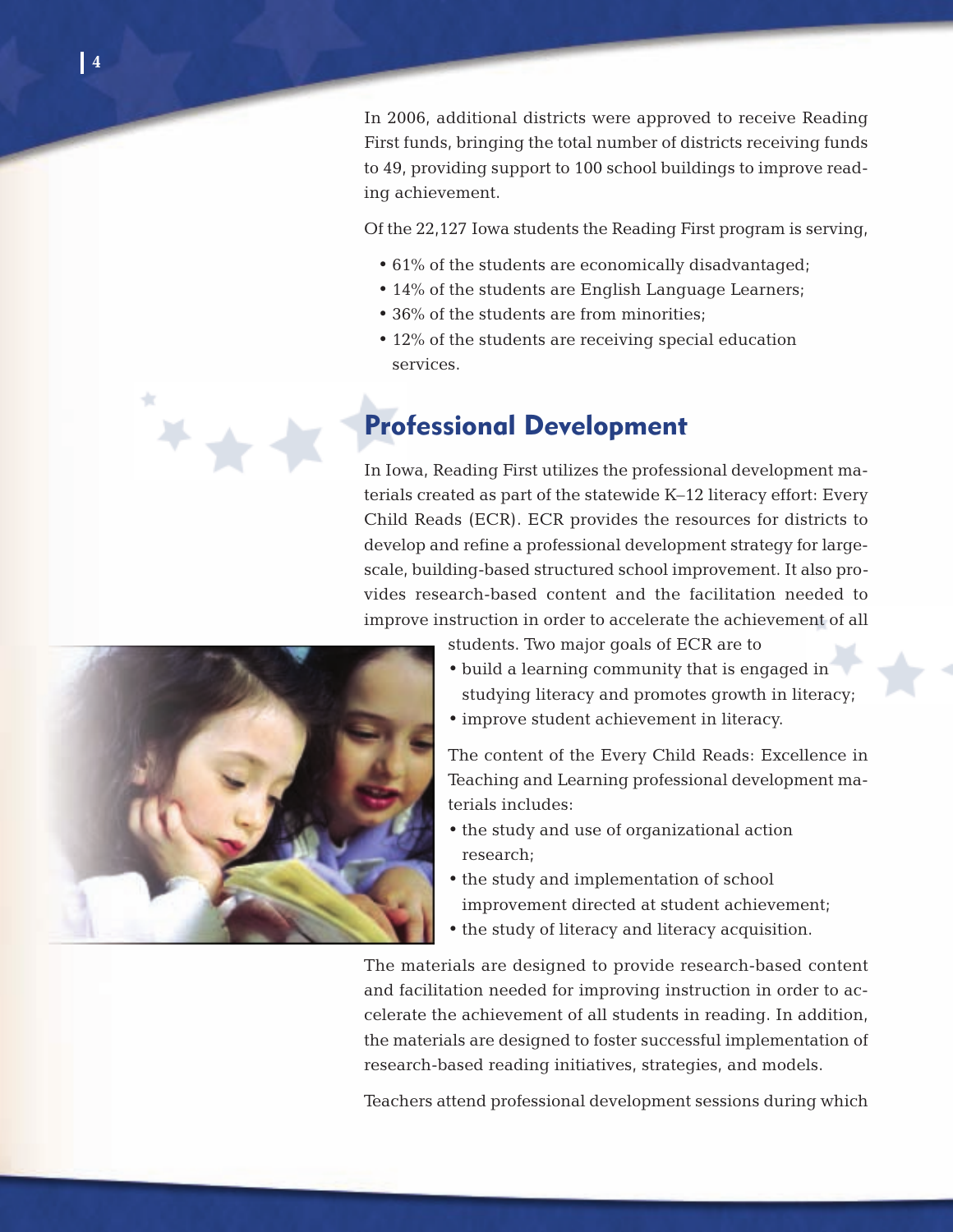a facilitator guides the group in tasks designed to help them learn and implement new strategies and teaching models. Support materials include video demonstrations, planning guides, implementation logs, data collection forms, scientifically based reading research articles, and other support materials.

Much of the support and professional development for Reading First is provided by the Statewide Reading Team (SWRT), which consists of Iowa Department of Education consultants, consultants from the Iowa Area Education Agencies (AEAs), elementary school principals, as well as central office staff such as curriculum directors and literacy strategists. The primary purpose of the Elementary Statewide Reading Team, a part of the SWRT, is to support schools in accelerating reading achievement at the elementary level, including supporting effective implementation of Iowa's Reading First plan. To provide this assistance, SWRT studies the implementation of Reading First at individual buildings, as well as at the district, regional, and state level; the impact on student performance; and the research base related to instructional practices that support growth in reading achievement.

# **A Focus on the Five Core Components of Reading**

Scientifically based reading research has identified five essential components of reading. Iowa uses Reading First funds to provide instruction for these five components:

- Phonemic awareness
- Explicit and systematic phonics
- Fluency
- Vocabulary
- Comprehension

**Phonemic awareness** is the ability to hear, identify, and manipulate individual sounds—phonemes—in spoken words. Scientifically based research on phonemic awareness has found that phonemic awareness *can* be taught and learned. Phonemic awareness is important because learning it improves children's word reading, comprehension, and spelling.

In Iowa's effort to improve reading achievement, ten support components are considered essential. These components are based on a body of research that describes successful school improvement theory and practices. The following support components provide a structure to guide the work of schools and districts with a focus on student and staff learning in an academic curriculum:

- Focus on accelerating student achievement
- Focus on instruction
- Continuous assessment of student performance and implementation
- Continuous professional development
- Sustained effort
- Technical assistance
- All instructional staff involved
- Willingness to lead
- Policy support
- Time

*Scientifically based reading research is research that applies rigorous, systematic and objective procedures to obtain valid knowledge relevant to reading development, reading instruction, and reading difficulties.*

**- Guidance for the Reading First Program**

Phonemic awareness improves children's word reading and reading comprehension, in addition to helping them learn to spell.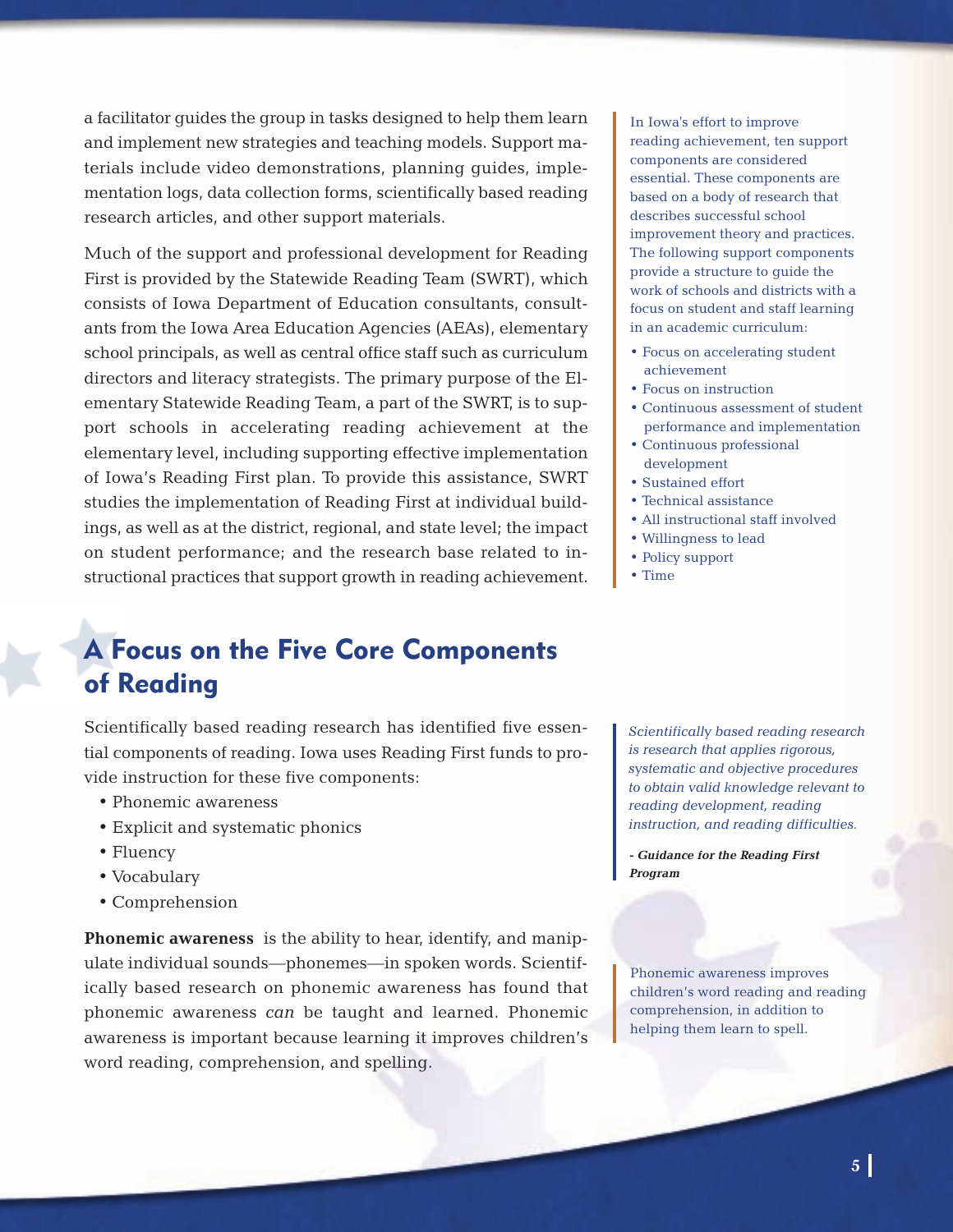**Phonics instruction** improves children's word recognition, spelling, and reading comprehension.

**Fluency** instruction improves students' ability to recognize words automatically as they read and to read aloud effortlessly and with expression.

**Vocabulary** instruction improves students' ability to understand what they are reading.

**Comprehension** is the reason for reading. Comprehension can be taught by teaching comprehension strategies. Students at the kindergarten and first grade level engage in **phonics instruction** based on assessment that can help individual students to learn the relationships between the letters of written language and the sounds of spoken language. This leads to an understanding of the alphabetic principle: the systematic and predictable relationships between written letters and spoken sounds. Critics argue that English spellings are too irregular for phonics instruction to really help students learn to read words, but scientifically based research has found that systematic and explicit phonics instruction is more effective than non-systematic or no phonics instruction in contributing to childrens' growth in reading.

**Fluency** is the ability to read a text accurately and quickly. Fluency is important because it provides a bridge between word recognition and comprehension. Fluency develops over time and through substantial practice. Researchers have found that two approaches to fluency instruction positively affect reading fluency and overall reading achievement. These two approaches are modeling fluent reading and repeated and monitored oral reading.

**Vocabulary** refers to the words that are needed to communicate effectively. Readers must know what most of the words mean before they can understand what they are reading. Children learn the meanings of most words indirectly through everyday experiences with oral and written language. Scientifically based research on vocabulary instruction shows that most vocabulary is learned indirectly through everyday experiences with oral and written language, but some vocabulary can and must be taught directly.

**Comprehension** is the reason for reading. Good readers are purposeful and actively engaged. Comprehension can be improved by instruction that helps readers use specific comprehension strategies. Comprehension strategies are conscious plans that good readers use to make sense of text. Students are explicitly taught the use of effective strategies in Reading First classrooms. Scientifically based research on text comprehension has found that it can be improved by instruction that helps readers use specific comprehension strategies.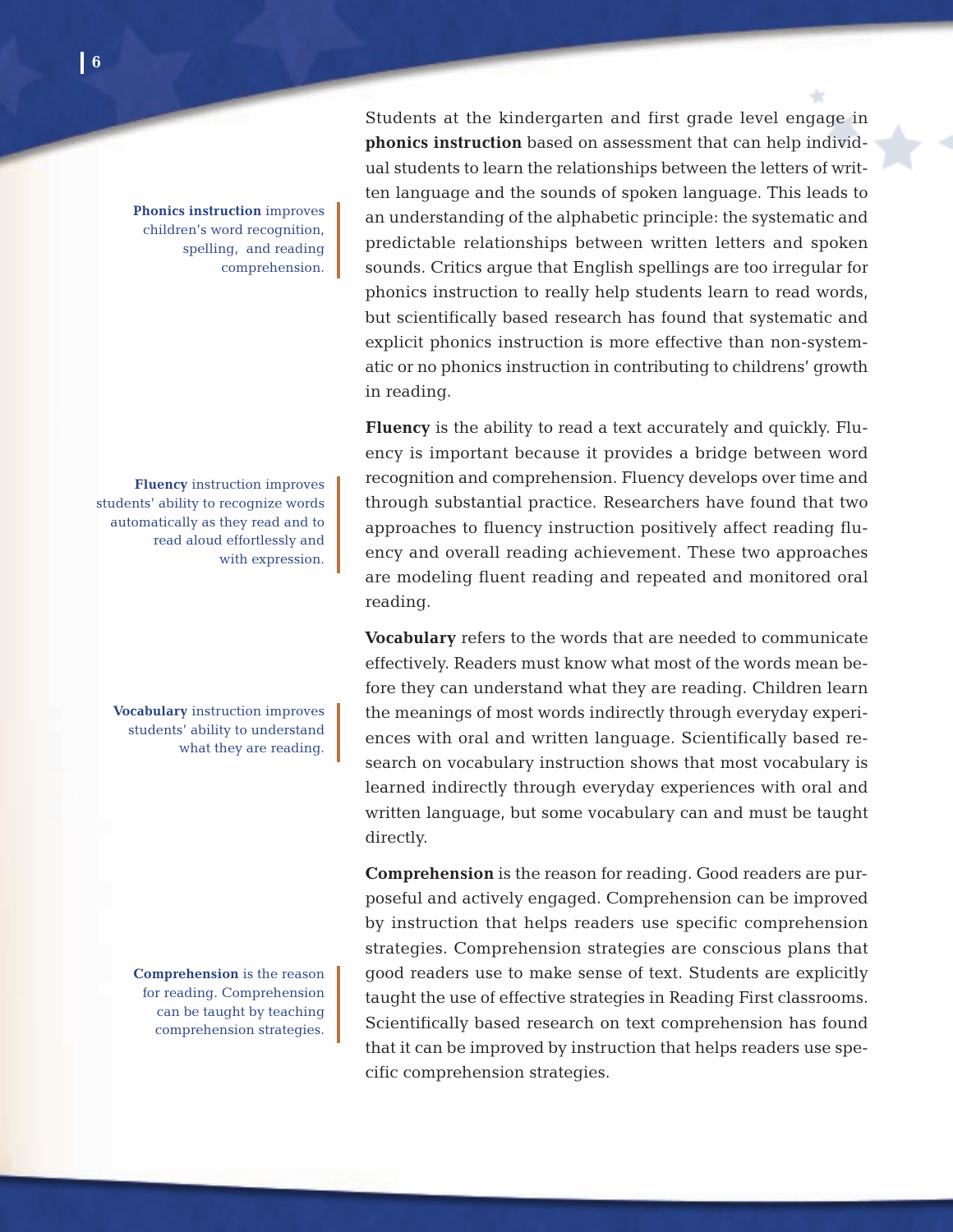## **Impact on Student Performance**

Reading First continues to impact requirements and expectations of Iowa's statewide effort to improve reading instruction and raise student achievement. In 2007, the state's fourth grade reading achievement scores improved for the fifth consecutive year. In addition, progress continues to be made in closing the achievement gap among all student groups at the fourth grade level.

In respect to the goals set for Reading First, the percentage of students proficient in every reading component at every grade level has increased. The percent of students identified as needing substantial interven-

**Iowa Tests of Basic Skills (ITBS)**



tion in reading is decreasing across all reading components at every grade level as well. Reading First schools have made progress in closing the achievement gap on the majority of reading assessments.

The following graphs compare the percent of Iowa's fourth graders proficient in reading comprehension from the 2000-2001 to the 2006-2007 school year, as measured by the Iowa Tests of Basic Skills (ITBS).

#### Reading Comprehension 4th Grade: Districts A–H 100 80 60 40 20  $0<sub>r</sub>$ % proficien<sup>®</sup> proficient **Districts** ABCDE FGH  $2000-2001$  2006–2007 77 27 65 39 93 39 60 41 100 42 82 44 70 46 80 46

*Research shows that children who read well in the early grades are far more successful in later years. Young, capable readers can take greater advantage of school opportunities, and develop invaluable confidence in their own abilities. Plus, reading success leads directly to success in other subjects such as social studies, math, and science. Reading is undeniably the foundation for success in society.*

**- U.S. Department of Education Web site**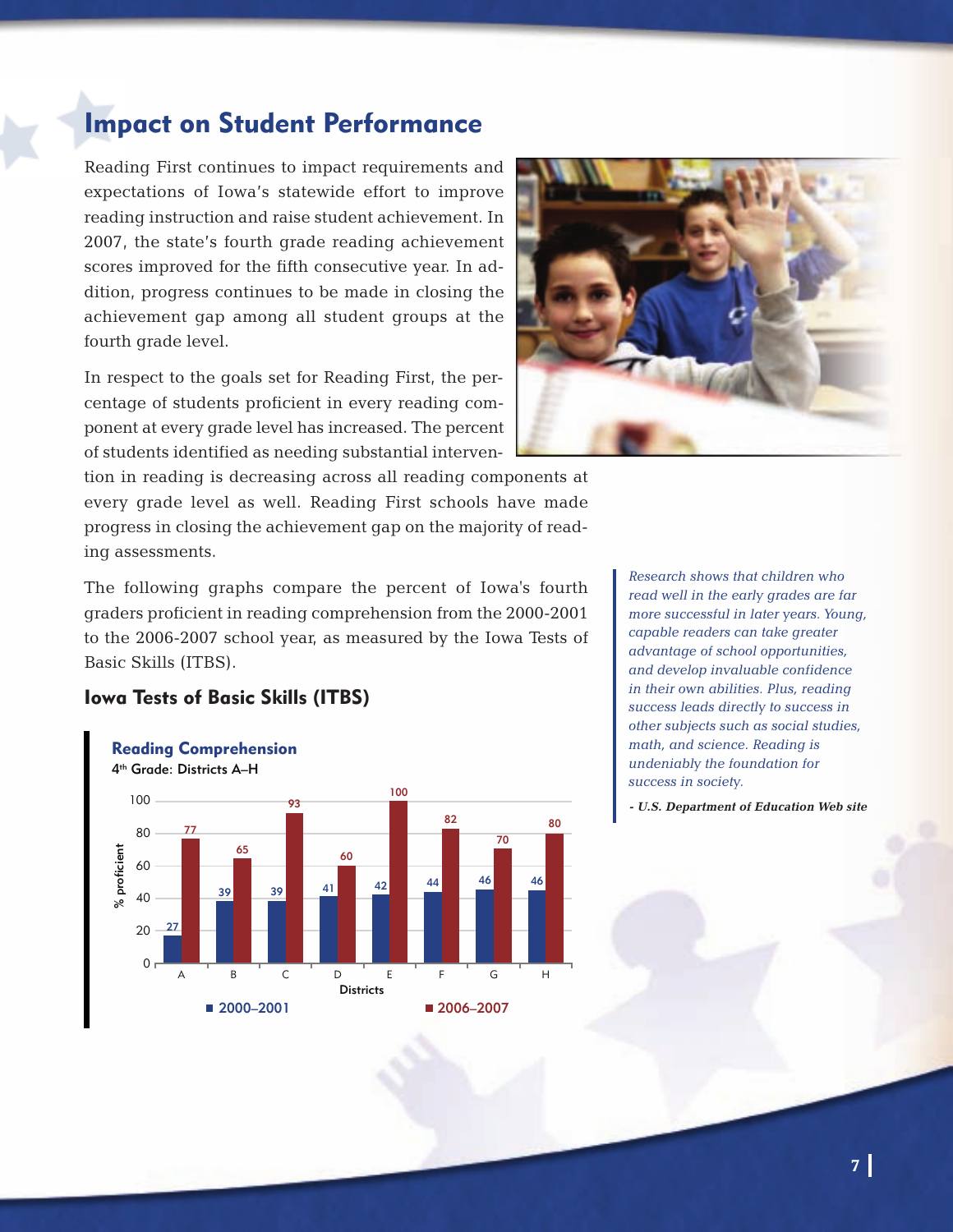$0<sub>r</sub>$ % proficient proficient **Districts** I J K LMNO P  $2000-2001$  2006-2007 50 50 



#### Reading Comprehension



*As a direct result of Reading First grants, more than 100,000 teachers across the country from kindergarten through grade 3 have been trained to implement high-quality, scientifically based reading programs.*

**- U.S. Department of Education Web site**



4th Grade: Districts I–P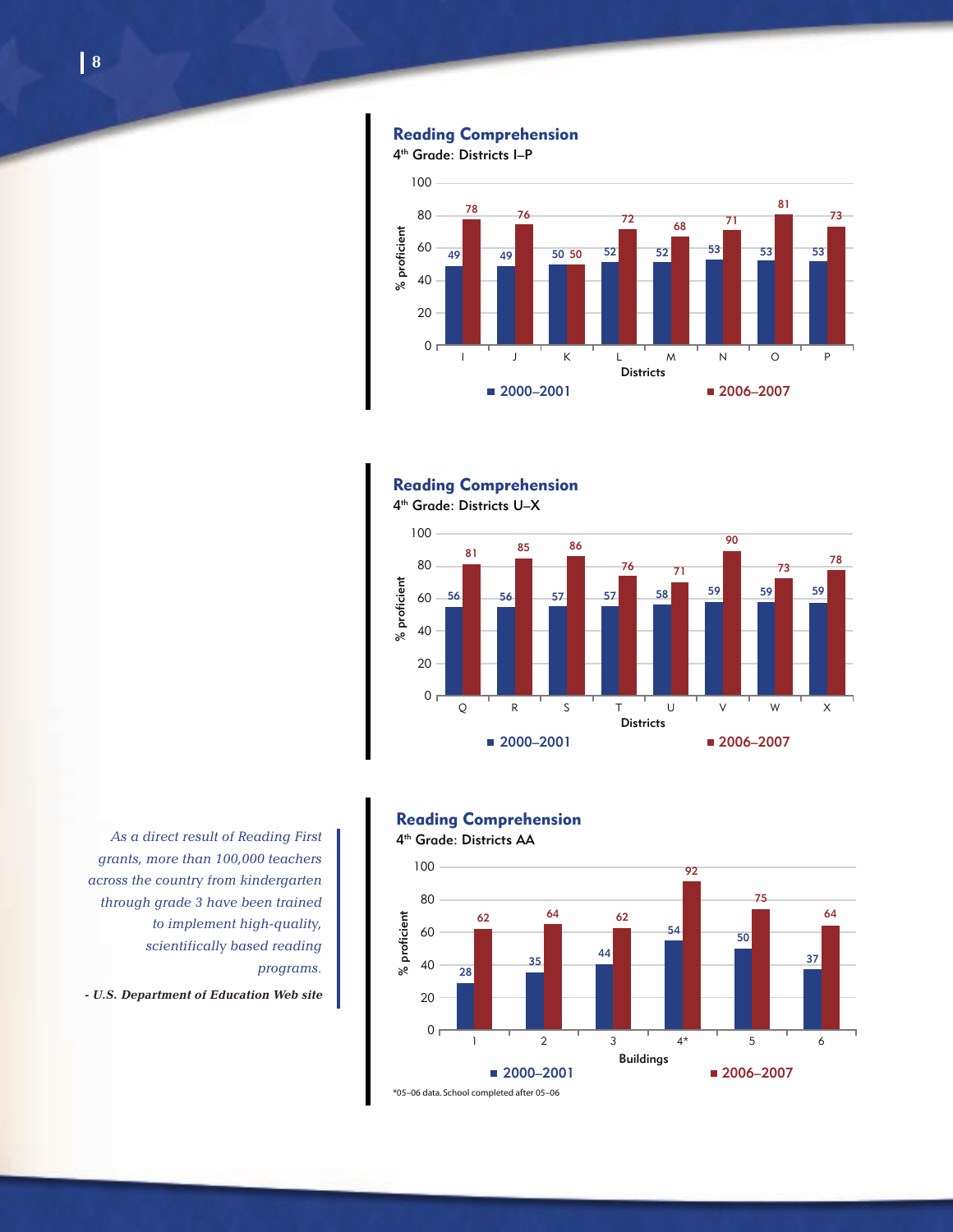#### Reading Comprehension

4th Grade: Districts BB



#### Reading Comprehension

4th Grade: Districts CC



\*05–06 data. School completed after 05–06

Reading Comprehension



*"We have developed a comprehensive reading program in grades K–4 where teachers speak a common language about instruction and meeting the needs of all learners."*

**Michelle Huntress Reading Strategist, SLCSD**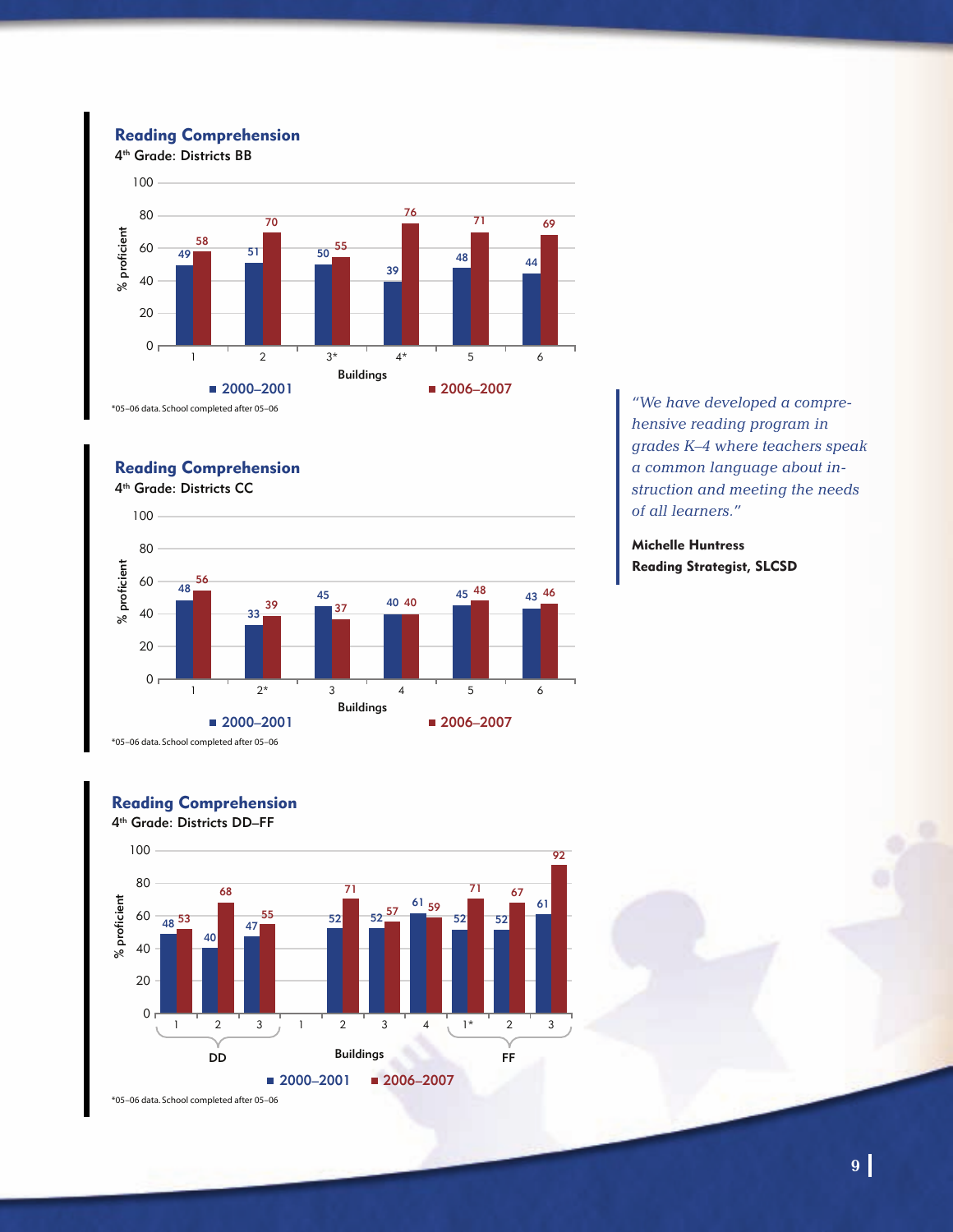Of the schools that have participated in Reading First since 2003, 87% of the buildings have increased the percent of fourth graders proficient in reading comprehension on the Iowa Tests of Basic



Skills. Fifty-four percent of those Reading First buildings have increased the percent of fourth graders proficient in reading comprehension on the ITBS by 20 percentage points or more. In addition, none of the currently existing school buildings that have participated in Reading First for the last four years were on Iowa's 2007-08 Title I Schools in Need of Assistance List.

Iowa's Reading First Program helps schools and teachers produce successful readers by focusing on high quality, comprehensive K–3 classroom reading instruction, basing instructional decisions on what

works, and by putting the research base about reading instruction into the hands of teachers.

*Reading must come first, and focused, federal initiatives will provide effective and meaningful support to states and districts in their crucial efforts to make all children successful, fluent readers by the end of third grade.*

**- U.S. Department of Education Web site**

Reading First has been a powerful vehicle of reform for our elementary schools. We now work as a community of learners who live in an active research world every day. Our teachers know how to assess and analyze data to determine the instructional needs of students. They also know how to select powerful research-based strategies to use explicitly with struggling readers to move them toward proficiency. We have developed a comprehensive reading program in grades K–3 where teachers speak a common language about instruction and meeting the needs of all learners.

**Michelle Huntress**, Reading Strategist, *Storm Lake Community School District*

### **Assessment**

Reading First strives for early intervention for children who are struggling in learning to read by including screening and diagnostic assessment for identifying and diagnosing individual student instructional needs. Results of assessment and diagnosis help the teacher determine which instructional objectives to teach (or re-teach), what methods and strategies to use, and what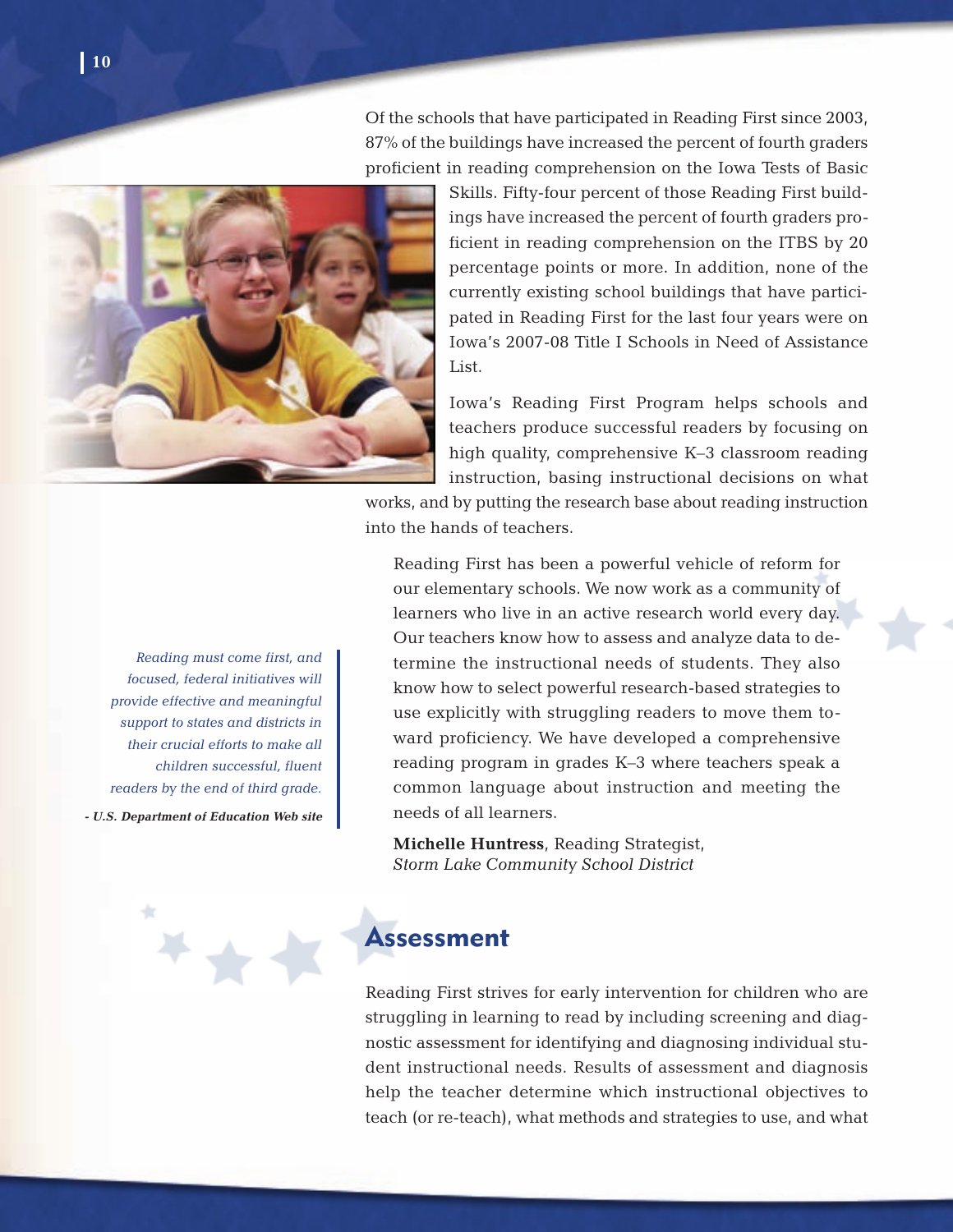materials are appropriate. To monitor students' progress, teachers perform frequent, ongoing classroom-based assessments. The systematic and on-going assessment plan consists of the following:

- Screening reading assessments
- Diagnostic reading assessments
- Classroom-based instructional reading assessments.

Additionally, while receiving Reading First funding, schools *must* record performance benchmarks, which are determined at a building level, to establish if there is a statistically significant increase in the proportion of students attaining proficiency. This information is used to determine funding status, and to be studied in conjunction with implementation data.

State Evaluation Assessment Instruments include the following:

- Phonological Awareness Test (PAT)
- Basic Reading Inventory (BRI)
- Iowa Tests of Basic Skills (ITBS)

## **Results**

The goal of Reading First is to have all students reading at grade level by the end of third grade. Broken down, this goal has two components: increasing student comprehension, and decreasing the number of students needing substantial intervention.

The following graphs show the increases in proficiency in Reading First schools using the Phonological Awareness Test (PAT), Basic Reading Inventory (BRI), and the ITBS. The PAT measures blending, segmentation, and decoding. The BRI measures comprehension and fluency. The ITBS measures vocabulary and comprehension. Additional graphs show the percentage of students needing substantial intervention (NSI) for each assessment after Reading First was implemented.

*Approximately 40% of students across the nation cannot read at a basic level and almost 70% of lowincome fourth grade students cannot read at a basic level.*

**- U.S. Department of Education Web site**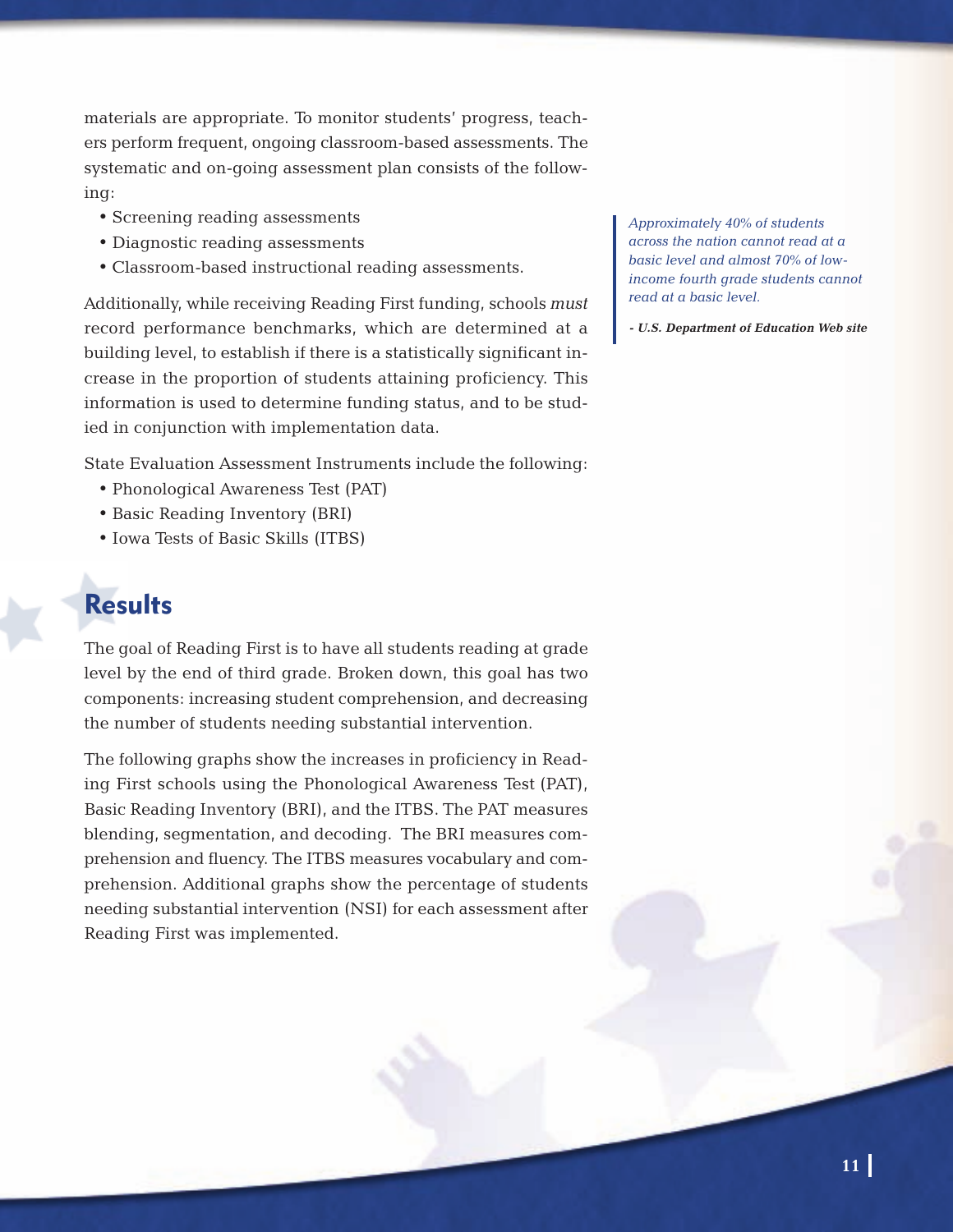### **First Goal**

The first goal of Reading First is to increase the percentage of students reading "at grade level" each year, at each grade level, from kindergarten through third grade.



**Blending** is combining individual phonemes to form words, onsets, and rimes to make syllables, and syllables to make words. **(National Institute for Literacy, 2001)**

#### 1<sup>st</sup> Grade Proficiency 2004-2007



2<sup>nd</sup> Grade Proficiency 2004-2007



**Segmentation** is breaking words into their individual phonemes, words into syllables, and syllables into onsets and rimes. **(National Institute for Literacy, 2001)**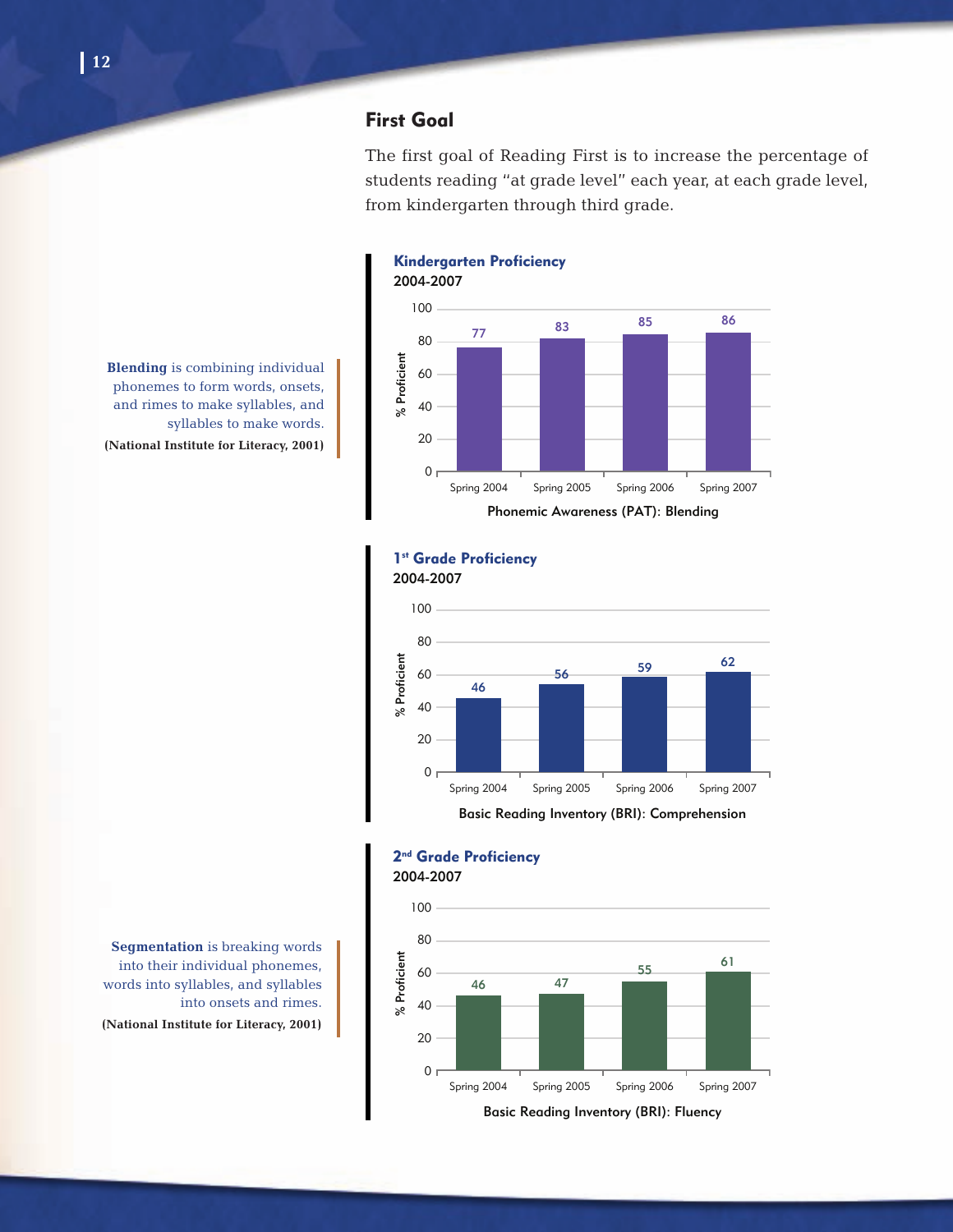

**Decoding** is using letter-sound relationships in a predetermined sequence to make sense of words that contain them.

**(National Institute for Literacy, 2001)**

#### **Second Goal**

The second goal of Reading First is to decrease the percentage of students with serious reading difficulties each year at each grade level.





#### 1<sup>st</sup> Grade Students Needing Substantial Intervention (NSI) 2004-2007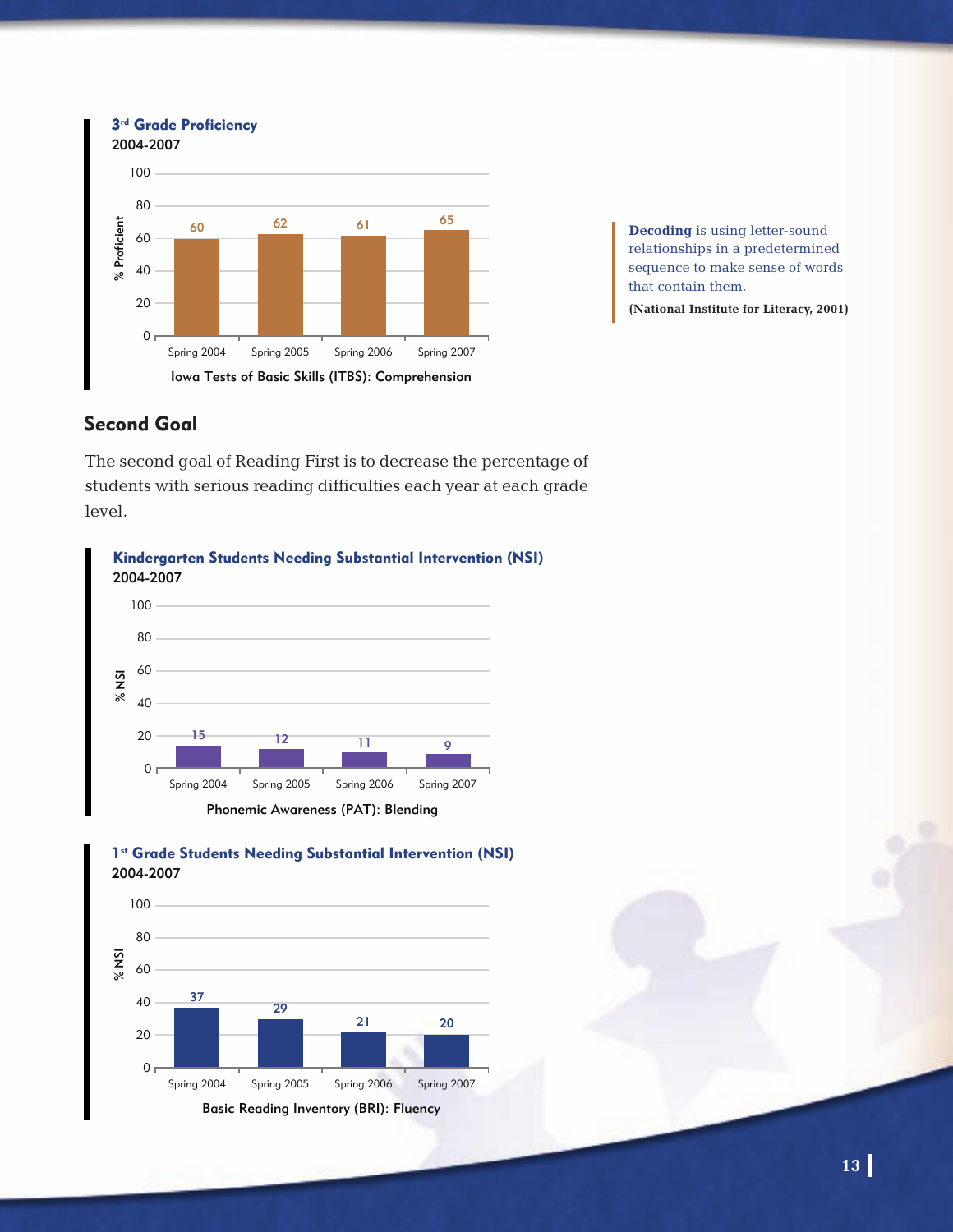

2<sup>nd</sup> Grade Students Needing Substantial Intervention (NSI) 2004-2007

3rd Grade Students Needing Substantial Intervention (NSI) 2004-2007



*"I think my student's determination to improve, having the same tutor, the frequency of the interventions, and a strong focus helped to make hers a success story."*

> **Mrs. Sue Mobley, Third Grade Teacher**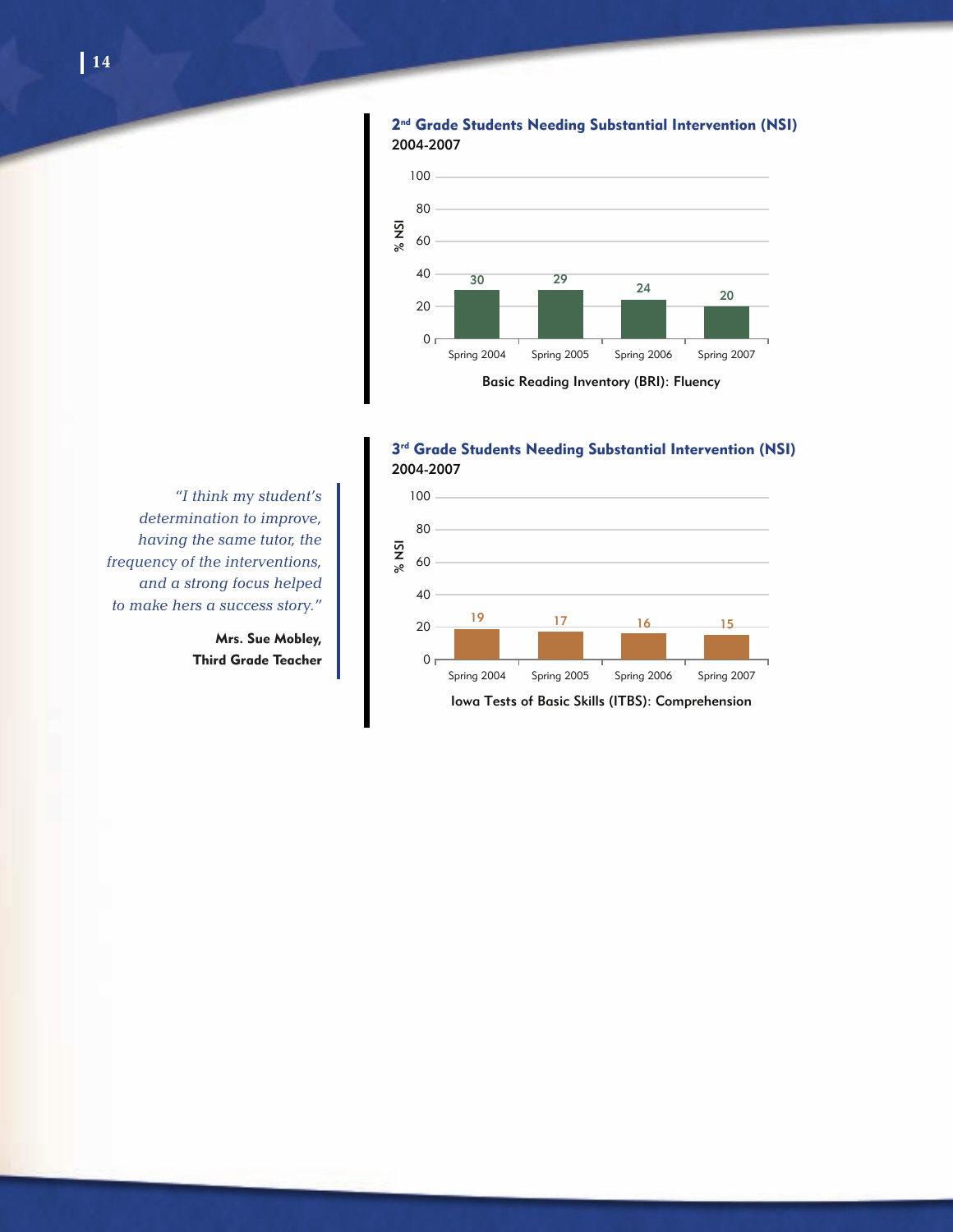### **Summary**

Reading First combines structured school improvement, using research-based reading strategies, teaching core components of reading, access to print, and using data to guide actions into a successful reading program which is student-centered.

With this combination of elements, and the support of the Statewide Reading Team, teachers, and other school staff, Iowa's

schools are striving to make sure all children become proficient readers. Through careful implementation, thorough assessment, and focused support, Iowa schools are working towards 100% proficiency in student reading. With each success story, with each new skill learned and improved test score, Iowa is making progress towards helping **all** students succeed at reading.



#### **References**

- National Institute for Literacy. (2001). *Put reading first: The research building blocks for teaching children to read.* Jessup, MD: Author.
- National Reading Panel. (2000, April). *Report of the national reading panel: Teaching children to read. Reports of the subgroups.* National Institute of Child Health and Human Development. NIH Pub. No. 00-4754.
- Reading First (n.d.) *Reading first support*. Retrieved October 5, 2007 from http://www.readingfirstsupport.us/default.asp
- U.S. Department of Education. (April 2007). *Reading first: Student achievement, teacher empowerment, national success.* Retrieved October 4, 2007 from http://www.ed.gov/programs/readingfirst/index.html
- U.S. Department of Education Office of Elementary and Secondary Education. (April 2002). *Guidance for the Reading First Program.* Washington, DC: Author.